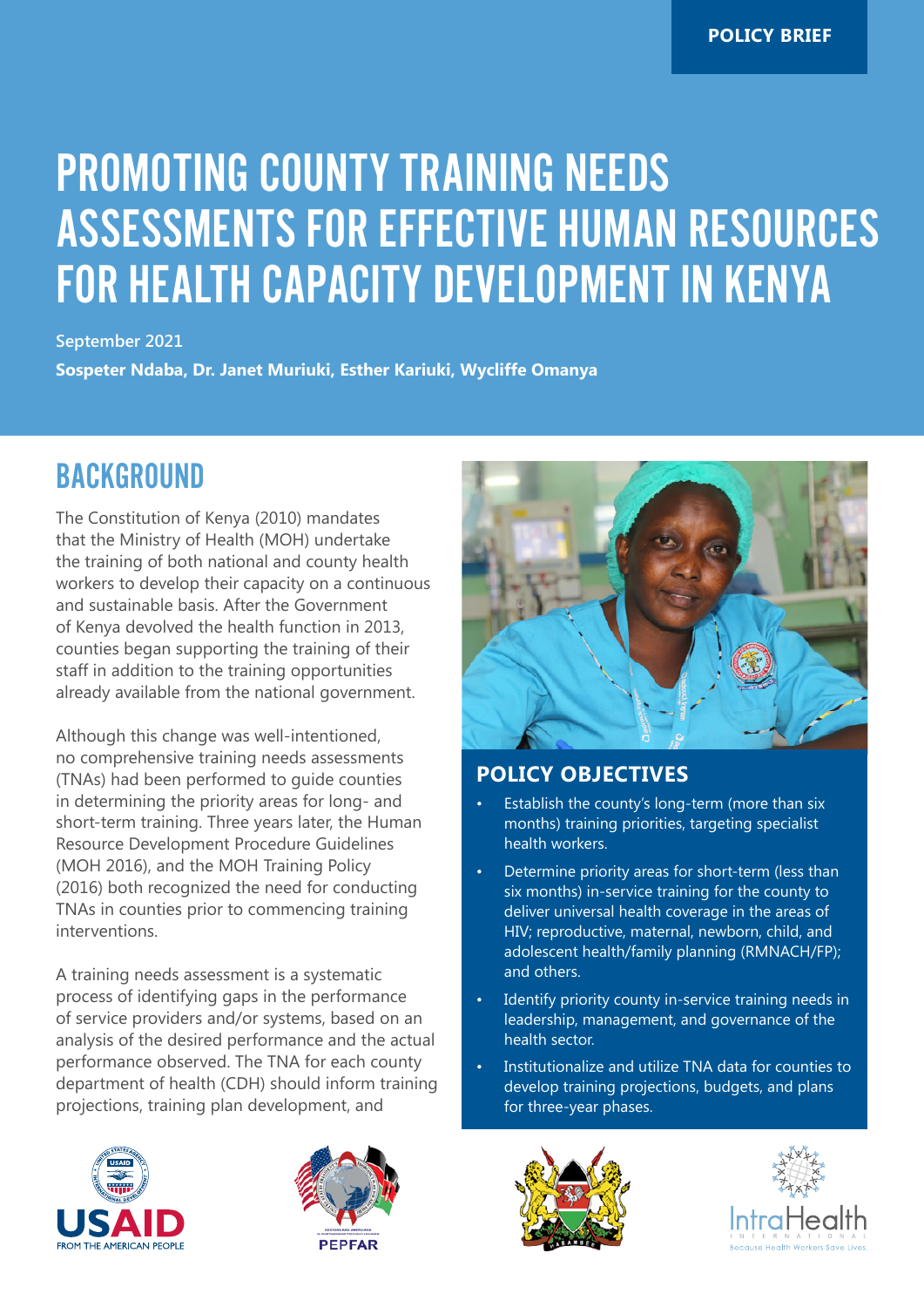appropriate budgetary provisions, as well as align trainings to priority health services in each county.

### **CONTEXT**

Challenges faced by counties in conducting comprehensive TNAs have included competing priorities and limited technical capacity and resources. Although both county and national governments facilitate trainings, the process has lacked detailed county training projections, corresponding budgets, and capacity-building plans. In the absence of a systematic approach, information collected from records and key informants indicates that county departments of health use a range of methods to determine their training plans. These methods include performance appraisals, intuition, and patronage.

*Performance appraisals* are used for administrative and/or developmental purposes. Administratively, they help make decisions about an employee's work conditions, including promotions, termination, and rewards. Developmentally, they are used to improve employee performance and strengthen job skills; they also offer a platform for providing feedback, counseling employees on effective work behaviors, and offering training and other learning opportunities. Ineffectively implemented performance appraisals are likely to suffer from rating errors, personal bias, and insufficient comparability, i.e., "the degree to which the performance ratings given by various supervisors in an organization are based on similar standards" (Gómez-Mejía, Balkin, and Cardy 2012, 236). They are also prone to last-minute "copying and pasting" among colleagues, hence reducing their reliability.

Many counties have been using *intuition* and guesswork to inform their training needs and projections. However, intuition is not based on analytic reasoning and does not always lead to good decisions. In many departments of health, this approach has led to certain cadres of employees (e.g., doctors, clinical officers, and nurses) being overtrained, while others have been unintentionally neglected.

Counties have also provided training opportunities to HRH staff who are well connected to senior management in the department of health. This phenomenon is also known as *patronage*. Patronage and indirect influences are politically incorrect

behaviors that rely on ambiguous definitions, leading to biased determination or selection processes.

None of these methods currently being used is objective or scientific, and they have led to skewed trainings for health workers. The effect of this system has been demotivated staff, suboptimal service provision, and in some cases, transfer requests to other counties.

#### THE NATIONAL MOH TRAINING POLICY (2016)

The national MOH Training Policy (2016) provides a framework for the management of training in the health sector. The goals of the policy are to close the current training coordination gaps within the health sector, and to align training courses with the legal and policy framework and population health needs.

To strengthen implementation of the policy's guidelines, the USAID-funded HRH Kenya Mechanism led by IntraHealth International supported ten counties in conducting their own TNAs. The guidelines are intended to support the prioritization, planning, implementation, coordination, and monitoring of county in-service training, contributing to universal health coverage.

Implementation of the MOH Training Policy will require counties to institutionalize the TNA process through the county Chief Officer of Health, and to establish and appoint a TNA Steering Committee composed of the county health management team or departmental heads, service delivery partners that support training, and medical training institutions. The CDH Human Resources Development Unit head chairs the committee and reports to the county Chief Officer of Health. The role of the committee is to plan and successfully implement the TNA, remaining active and functional for its duration. The TNA Steering Committee is guided by the MOH Human Resource Development Procedure Guidelines (2016) section 3.1.1 to implement its ten-step approach to operationalizing a TNA in each county. Findings from the TNAs allow counties to institutionalize their TNA processes, standardize the methodology, and enable comparative analyses to ascertain the extent of training needs within and across counties.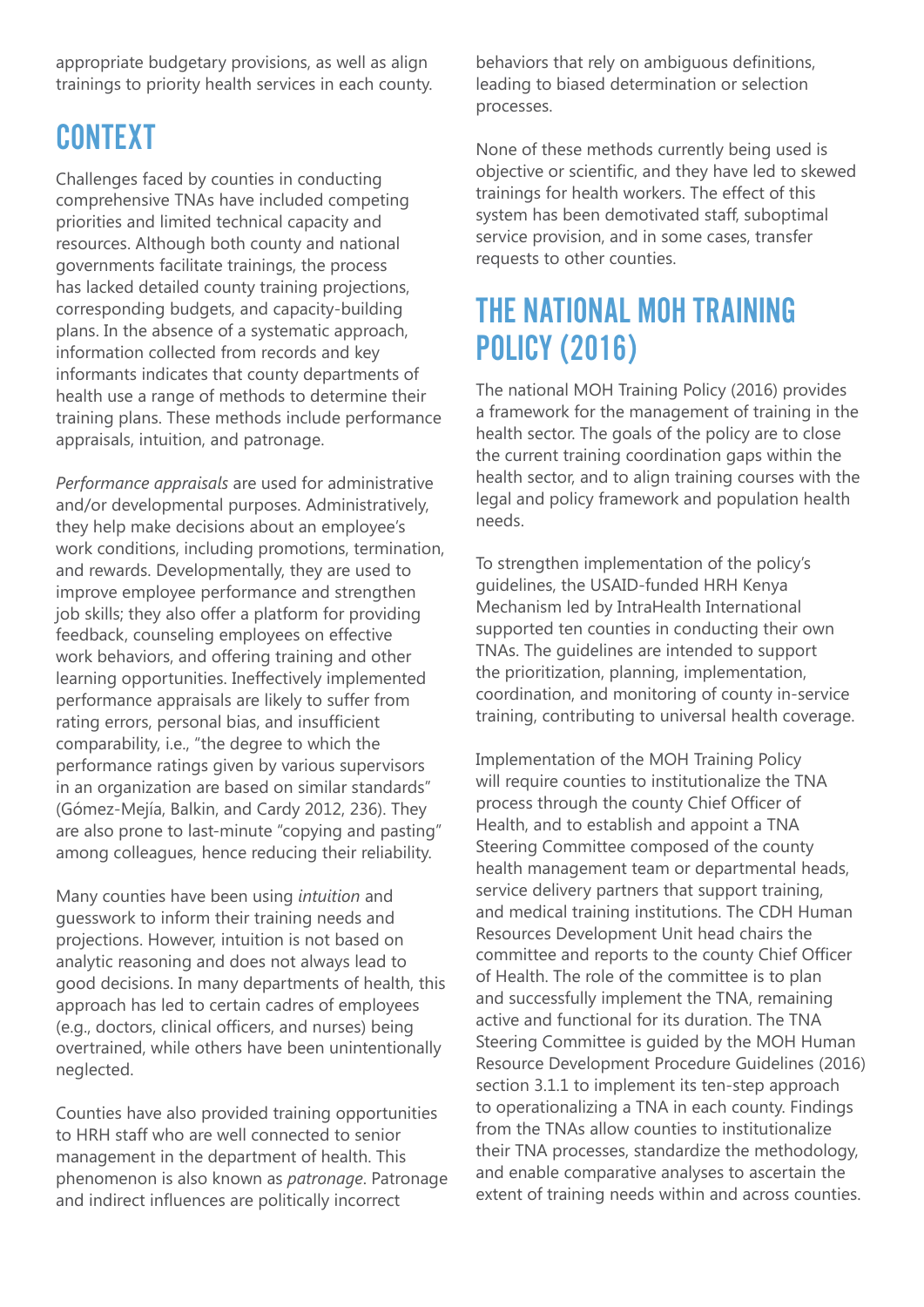#### **THE TEN-STEP APPROACH TO CONDUCTING A TNA**

- 1. Prepare a TNA proposal
- 2. Submit the proposal to the relevant authority for approval
- 3. Assign a steering committee that is chaired by the CDH Human Resources Development Unit
- 4. Develop/customize TNA tools
- 5. Collect data
- 6. Analyze the data
- 7. Draft a TNA report
- 8. Submit the report to relevant CDH leadership
- 9. Disseminate the findings
- 10. Work with stakeholders in training and medical education to implement the TNA recommendations by developing projections and budgets and by approving trainings.

*Steps sourced from the 2015 MOH Training Needs Assessment conducted by the USAID-funded FUNZOKenya project led by IntraHealth.*

#### TRAINING NEEDS ASSESSMENTS IN TEN COUNTIES

In 2019, county departments of health conducted TNAs in the counties of Busia, Kakamega, Kilifi, Kisumu, Kitui, Migori, Mombasa, Nairobi, Nakuru, and Uasin Gishu to inform county training functions, including training plans, projections, and budgeting for the 2019–2021 period. Goals of the TNAs included identifying gaps in cadre specialist training areas, as guided by the MOH's Human Resources for Health Norms and Standards Guidelines for the Health Sector (2014), and identifying in-service training needs in leadership, management, and governance for county health sector managers and supervisors. The TNAs adopted a purposive sampling strategy by interviewing county health leadership, county and subcounty health management team members, hospital management teams from level 4 and 5 hospitals, and development partners.

#### FINDINGS

The Training Needs Assessment Report for Human Resources for Health in 10 Counties (IntraHealth International 2019) revealed the following top training priorities per service delivery area: pediatric tuberculosis management (23%) for the HIV/ tuberculosis service domain; immunization (24%) for nursing services; integrated management of childhood illnesses (31%) for clinical services; speech and hearing therapy (24%) for rehabilitative services; drug supply management policies and guidelines (24%) for pharmacy services; and disease outbreak preparedness and response (23%) for public health services. Other priority areas included computerized tomography scan (26%) for radiology services; maternal infant and young child feeding (23%) for nutrition services; quality management systems (26%) for laboratory services; malaria case management (34%) for malaria services; emergency obstetric and newborn care (29%) for reproductive services; and data analytics training (24%) for monitoring and evaluation/health information services. Under leadership, management, and governance, the top training priorities for improving county health sector performance were leadership for health service delivery (28%) and senior management for career progression (24.5%).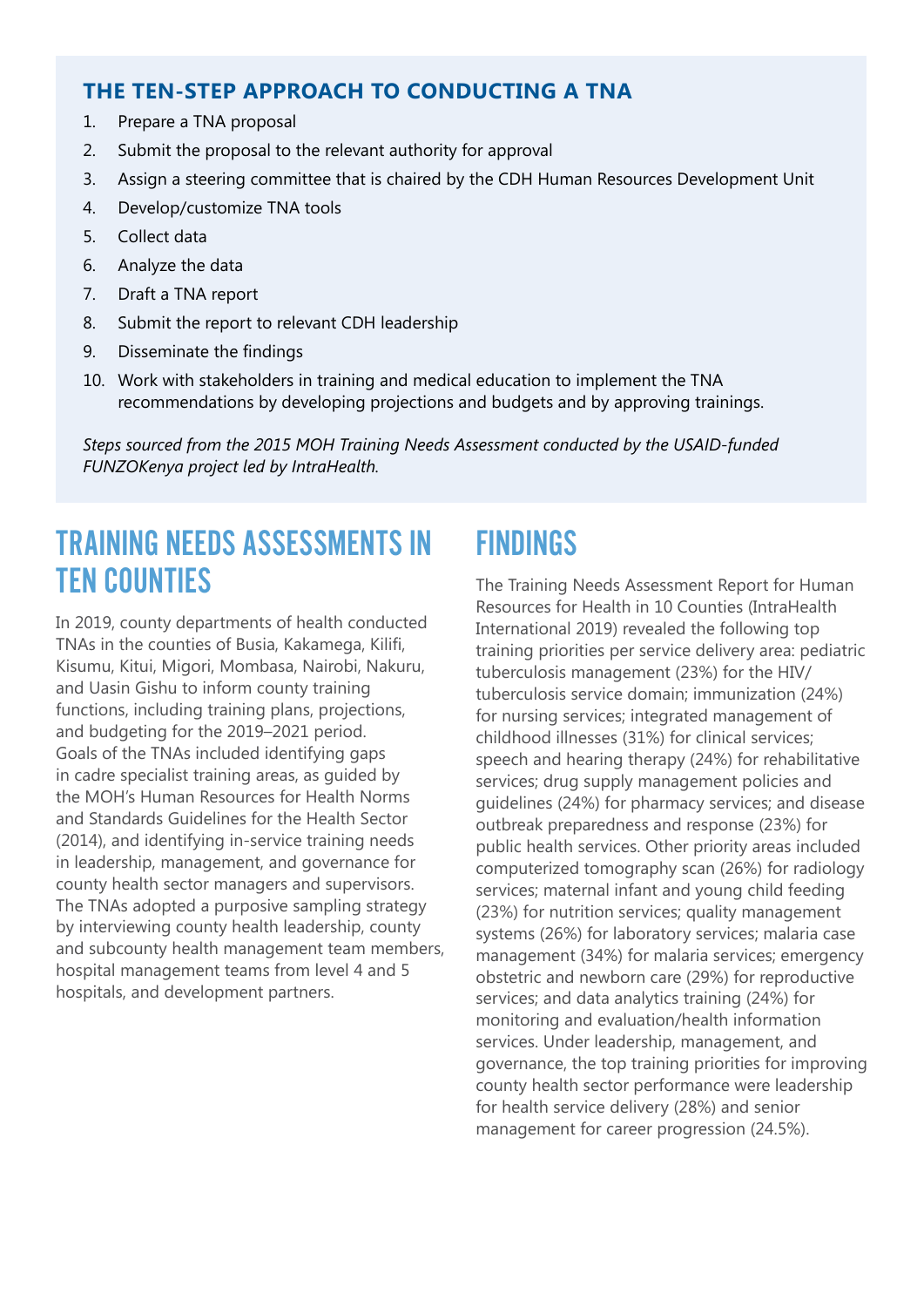## KEY RECOMMENDATIONS

Counties need to adapt and customize the national MOH Training Policy (2016) to guide TNA implementation; adopt innovative learning approaches, such as on-the-job training, mentorship, coaching, and electronic/mobile (e/m)-Learning; and develop partnerships with medical training institutions and service delivery partners. Furthermore, counties should develop costed training plans and allocate corresponding budgetary funds every three years. The training projections must be linked to county goals, priorities, and strategic plans and submitted to the CDH's County Human Resources Management Advisory Committee to guide the nomination and selection of participants for training. Using the TNA approach will ensure that: 1) health workers attend trainings based on an approved, rationalized plan, thus maximizing their duty station presence and minimizing their absence; 2) trainings are relevant to areas of need; 3) health workers are able to immediately translate training information into improved service delivery; and 4) CDH investments in workforce development are aligned to respective county priority health services and provide suitable returns on investment.

Finally, demand must be created for counties that have yet to conduct TNAs: other counties should share their success stories and warn of the effects of haphazard training implementation. Increased TNA uptake will require more resources to be mobilized, hence trainings on resource mobilization, including stakeholder mapping, are also needed.

### **REFERENCES**

IntraHealth International. 2019. Training Needs Assessment Report for Human Resources for Health in 10 Counties. Nairobi: IntraHealth.

Gómez-Mejia, Luis R, David B. Balkin, and Robert L. Cardy. 2012. *Managing Human Resources (7th ed.)*. Pearson Education, Inc. **[http://www.aspu.edu.sy/](http://www.aspu.edu.sy/laravel-filemanager/files/18/%D9%85%D8%B1%D8%A7%D9%85%D8%B9%20%D8%A7%D9%84%D8%B9%D9%84%D9%88%D9%85%20%D8%A7%D9%84%D8%A5%D8%AF%D8%A7%D8%B1%D9%8A%D8%A9/Book-Managing%20HR%20(7th%20Edition).pdf) [laravel-filemanager/files/18/%D9%85%D8%B1](http://www.aspu.edu.sy/laravel-filemanager/files/18/%D9%85%D8%B1%D8%A7%D9%85%D8%B9%20%D8%A7%D9%84%D8%B9%D9%84%D9%88%D9%85%20%D8%A7%D9%84%D8%A5%D8%AF%D8%A7%D8%B1%D9%8A%D8%A9/Book-Managing%20HR%20(7th%20Edition).pdf) [%D8%A7%D9%85%D8%B9%20%D8%A7%D9%8](http://www.aspu.edu.sy/laravel-filemanager/files/18/%D9%85%D8%B1%D8%A7%D9%85%D8%B9%20%D8%A7%D9%84%D8%B9%D9%84%D9%88%D9%85%20%D8%A7%D9%84%D8%A5%D8%AF%D8%A7%D8%B1%D9%8A%D8%A9/Book-Managing%20HR%20(7th%20Edition).pdf) [4%D8%B9%D9%84%D9%88%D9%85%20%D8%](http://www.aspu.edu.sy/laravel-filemanager/files/18/%D9%85%D8%B1%D8%A7%D9%85%D8%B9%20%D8%A7%D9%84%D8%B9%D9%84%D9%88%D9%85%20%D8%A7%D9%84%D8%A5%D8%AF%D8%A7%D8%B1%D9%8A%D8%A9/Book-Managing%20HR%20(7th%20Edition).pdf) [A7%D9%84%D8%A5%D8%AF%D8%A7%D8%B1](http://www.aspu.edu.sy/laravel-filemanager/files/18/%D9%85%D8%B1%D8%A7%D9%85%D8%B9%20%D8%A7%D9%84%D8%B9%D9%84%D9%88%D9%85%20%D8%A7%D9%84%D8%A5%D8%AF%D8%A7%D8%B1%D9%8A%D8%A9/Book-Managing%20HR%20(7th%20Edition).pdf) [%D9%8A%D8%A9/Book-Managing%20HR%20](http://www.aspu.edu.sy/laravel-filemanager/files/18/%D9%85%D8%B1%D8%A7%D9%85%D8%B9%20%D8%A7%D9%84%D8%B9%D9%84%D9%88%D9%85%20%D8%A7%D9%84%D8%A5%D8%AF%D8%A7%D8%B1%D9%8A%D8%A9/Book-Managing%20HR%20(7th%20Edition).pdf) [\(7th%20Edition\).pdf](http://www.aspu.edu.sy/laravel-filemanager/files/18/%D9%85%D8%B1%D8%A7%D9%85%D8%B9%20%D8%A7%D9%84%D8%B9%D9%84%D9%88%D9%85%20%D8%A7%D9%84%D8%A5%D8%AF%D8%A7%D8%B1%D9%8A%D8%A9/Book-Managing%20HR%20(7th%20Edition).pdf)**

Ministry of Health. 2016. Human Resource Development Procedure Guidelines. Nairobi: Government of Kenya.

**[https://www.mombasa.go.ke/wp-content/](https://www.mombasa.go.ke/wp-content/uploads/2018/07/MOH-Training-Procedure-Manual.pdf) [uploads/2018/07/MOH-Training-Procedure-](https://www.mombasa.go.ke/wp-content/uploads/2018/07/MOH-Training-Procedure-Manual.pdf)[Manual.pdf](https://www.mombasa.go.ke/wp-content/uploads/2018/07/MOH-Training-Procedure-Manual.pdf)**